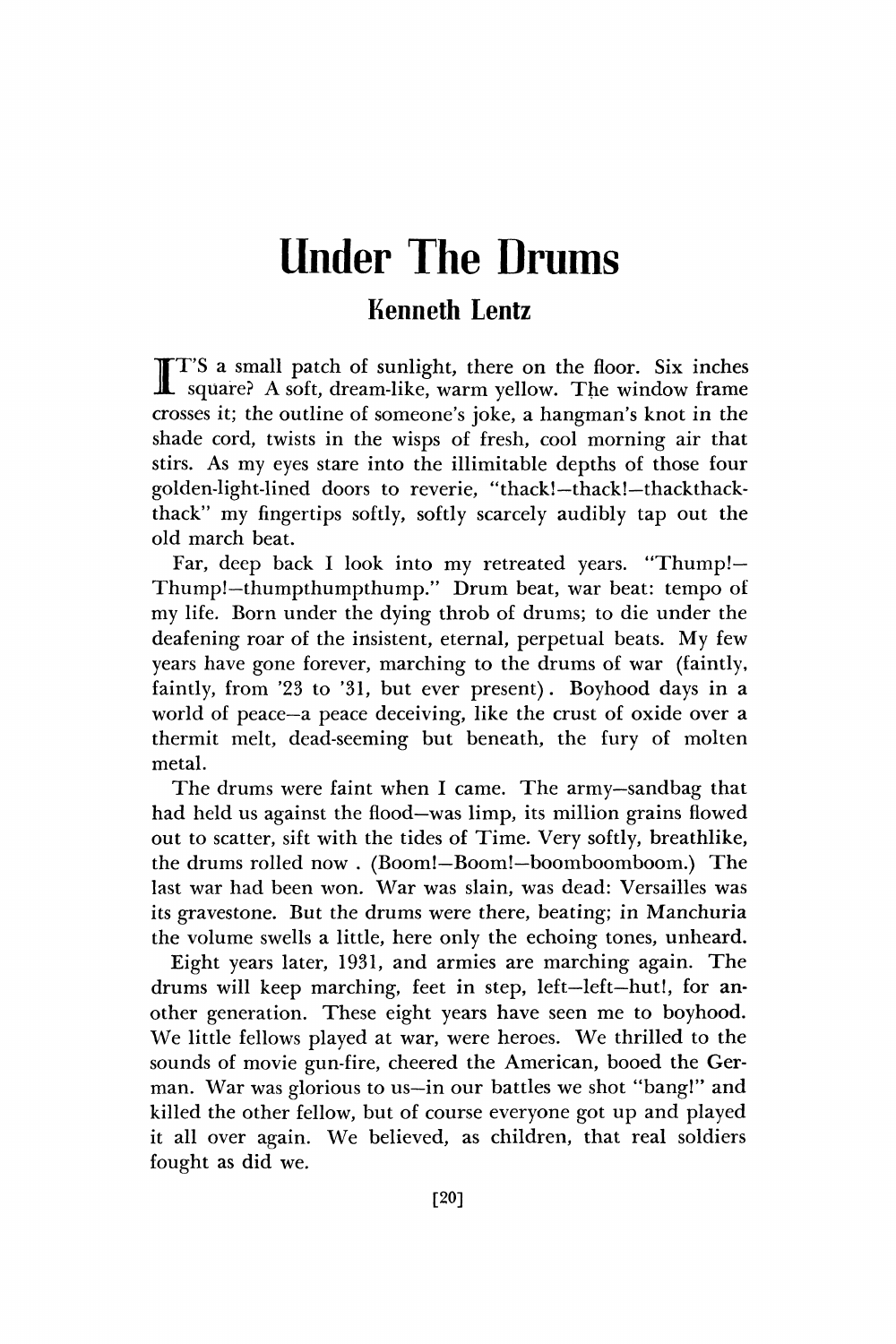#### *December, 1942 <sup>21</sup>*

Ten years old, and where the old Kaiser had ruled now marched a funny little guy (looked like Charlie Chaplin!) and some Germans tramping about with that silly, foolish goose-step that we couldn't imitate (it hurt our knees). "Hell's Angels" had just come out and we would all be pilots and air fighters. The drums roll louder: "Men will be marching, marching all over the world soon; young ones, you shall have *your* war." But no one hears them but an ex-corporal and a Japanese army officer.

It is 1935. I am becoming a reader. In grandmother's oak, glass-doored bookcase, among dusty albums of men and women unknown to this generation—little people—I find *All Quiet on the Western Front,* years unread. My mind was developing—I do not now throw down the volume with "Aw, war isn't like that! He's just trying to scare people. The movies are different." I'm twelve. Maybe war isn't all banners and no blood; the first tiny beam of enlightenment pierces my old conception. Fascinated I read Remarque's sequels, sickened as the truth shatters my ideas of glory, honor, bugles sounding, charges, victories. Truth filters in as I learn to understand, to appreciate. Boom!—Boom!—boomboomboom. The war drums of Europe are beating louder now, as a score for the Saar and Rhineland dramas. The German corporal is drumming his war drums now, but none hear. My war comes closer, closer.

Then, again, on a September third the armies march against each other. The war that has drummed through the years now roars forth hammering, pounding. The beats can be heard distantly, faintly, across the Atlantic, but the swelling notes, we think, can only be momentary. We have been warned, but we have not heard, have not recognized the warning. Throughout these years the drums have beat, a counterpoint of soft, peaceful, lulling fluting of "peace in our time" has swelled and died drowned, overwhelmed by the rolling, insistent, roaring bass notes.

America is in it now; the war drums are deafening. My war, my generation's war, has come to all of us. We have grown into it, our heritage, and we shall die therein. The few formalities of registering have reached us, the younger men, now. It will not be long until we go forth and few of us will return. Perhaps those who follow us may live to carry on our share of progress.